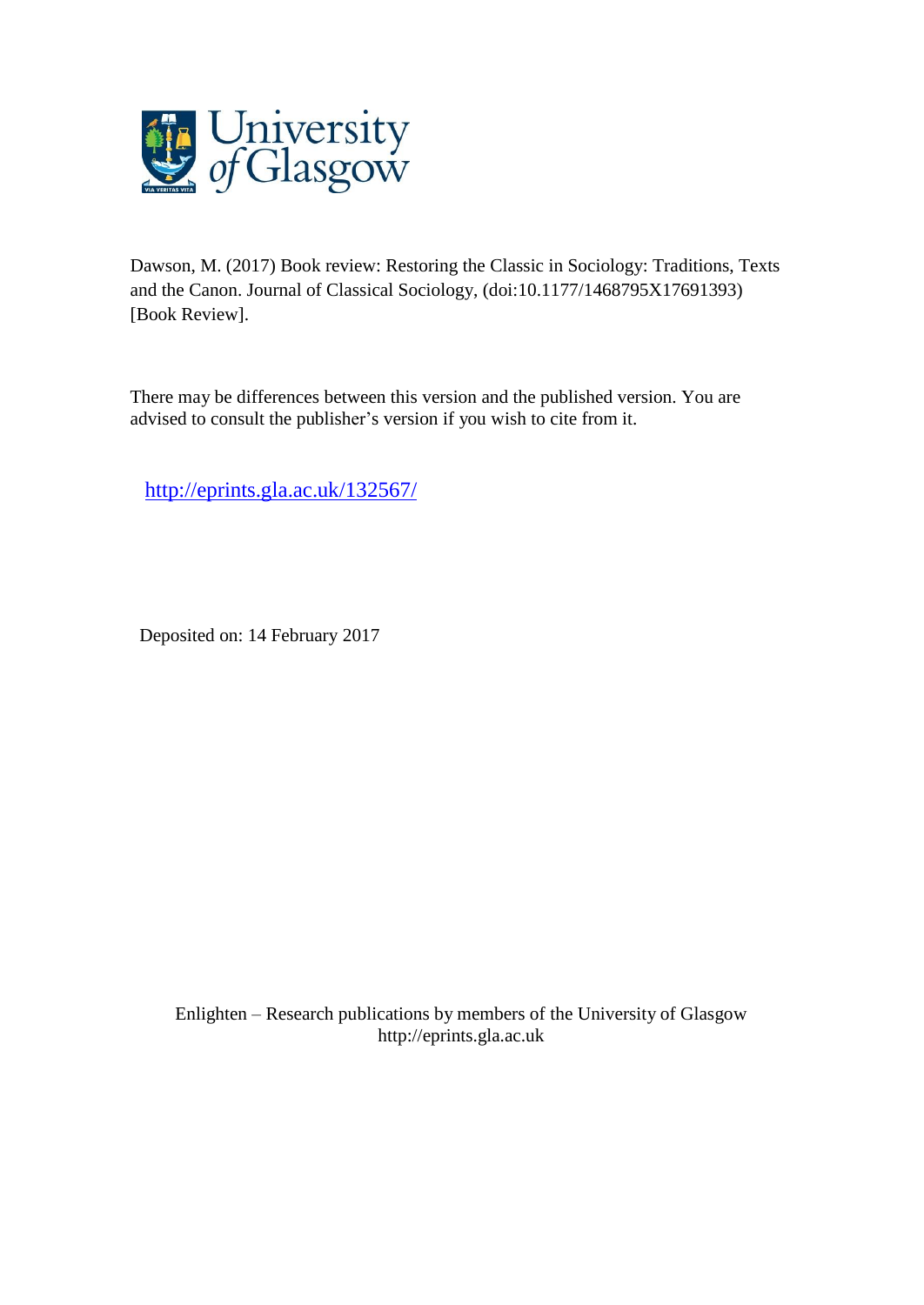## **Book Review**

## Alan How

*Restoring the Classic in Sociology: Traditions, Texts and the Canon.* London: Palgrave Macmillan. 2016. 260 pp. ISBN 978023013261.

## **Reviewed by:** Matt Dawson, *University of Glasgow, Scotland*

David Inglis (2014) has been critical of the trend towards 'presentism' in contemporary British sociology. For him, sociology tends to be 'historically ignorant' and 'panders to the self-conceptions of the period it exists in, flattering its contemporaries with the pleasing illusion that they are somehow completely unique, and that their thoughts and actions are wholly historically unprecedented' (Inglis 2014:114). It is this tendency, sociology's 'antipathy to the past', which How confronts in this thought-provoking and valuable book. In doing so, he presents an innovative and valuable approach to 'classicity' and its relation to tradition and the canon. As he puts it for a classic to be a classic 'it must challenge the selfimportance of the present and show much it has in common with the past' (pp. 3-4). How convincingly draws upon perspectives not common to the debate on the classics, most notably the work of Gadamer, to make his case. While it is a rewarding read the book does leave somewhat unanswered how to take forward its central argument, most notably in the choices many of us make in terms of whether to teach 'classics' or 'the canon'.

The book is separated into three sections, the first, 'The Issue of the Classic', details what How sees as an inhospitable environment for the classics. In the Introduction he highlights poststructuralist and postmodernist attacks on the notion of society and the subject. Here, the classics become historic artefacts of how 'society' was imagined, rather than useful resources for a world at the 'end of society'. Meanwhile, by dissolving the subject, then 'all texts will have lost their readers as reading presumes a skilled, embodied subject capable of understanding what a test has to say to them about a world beyond them' (p. 8). As we shall see, awareness of the reader is a central, and distinctive, part of How's wider argument.

The second chapter, 'The Sense of an Ending', turns to the debate on the classics within sociology. Here How draws out two perspectives, the 'externalist' and 'internalist'. For the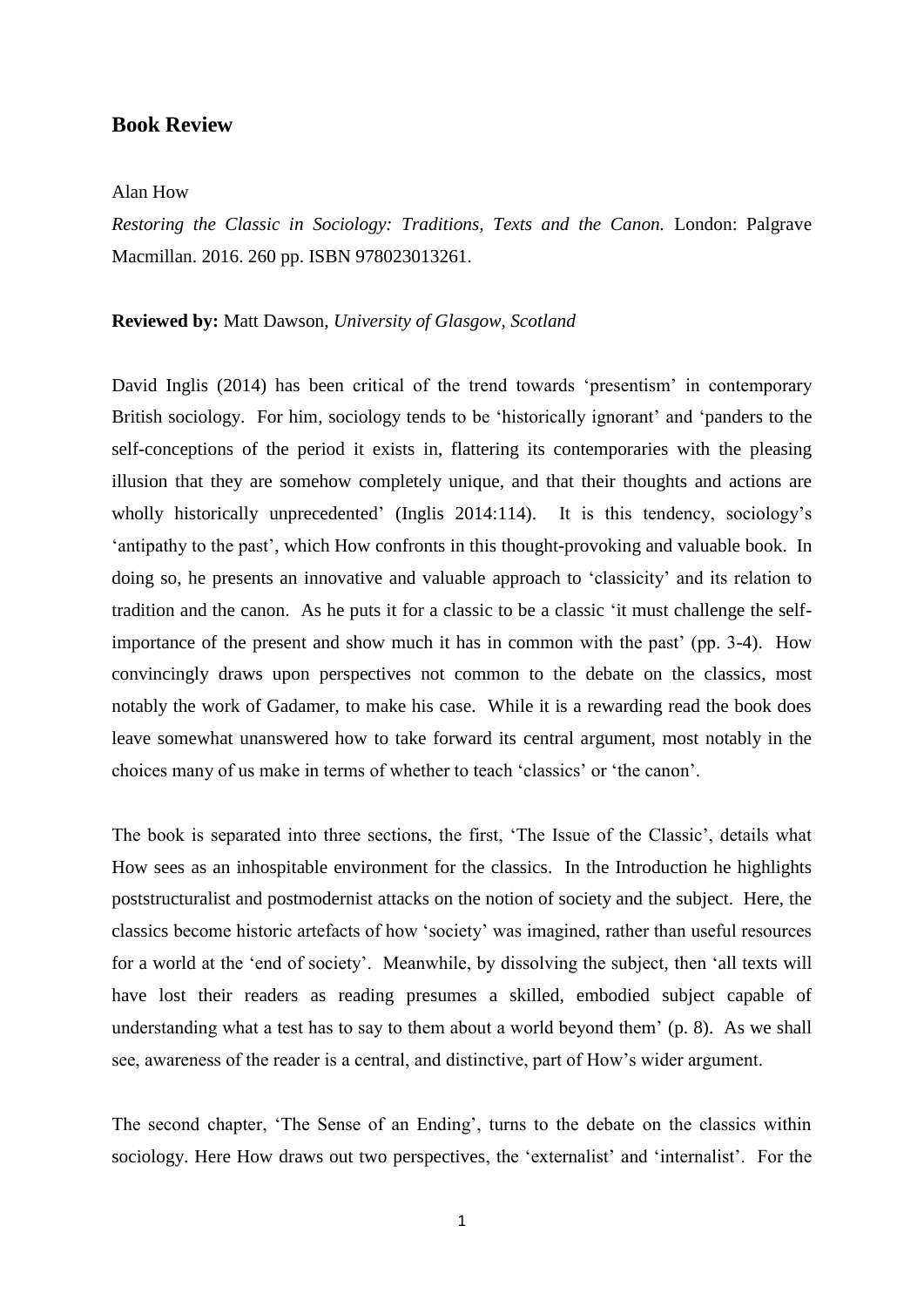'externalist', for example Connell (1997), texts become classical since they gain approval from the environment of which they are part. This can bring with it the issues of which voices come to be recognised and their 'white dead men' nature. The 'internalist' position, such as in Collins' (1997) response to Connell, ascribes classicity to the qualities of the text itself. It is a 'classic' in the sense of being an 'exemplar'. While How doesn't ascribe to either position in this debate and, as we shall see below, is critical of both, at this point his more marked criticisms are for the externalists. Most notably, he argues their solution, to expand the canon, is not a solution at all since every new act of inclusion involves further exclusions (for example, one may 'include' Du Bois, but still exclude Martineau).

The second section, 'The Wider Context: The Past, the Classic and the Identity of Sociology', concerns the nature of sociology today and its aforementioned 'antipathy to the past'. For How, there are three factors which have created this relation to history. Firstly, what he terms in chapter 3 the 'humanist' and 'scientific' splits in sociology have tended to marginalise the past either in the desire to move forward knowledge, or in by moving closer to cultural studies. This move towards cultural studies, as argued in chapter 5, has – along with the emergence of postmodernism – left sociology without a clear disciplinary identity and, in turn, has lessened the basis for a common sociological heritage emerging from classical texts.

While contemporary trends may have exacerbated this antagonistic relation to the past How sees it as foundational to the sociological project, as argued in chapter 4. This manifests itself in the rejection of one concept in particular: tradition. The Englightment and progressive movements such as Marxism see tradition as something to be overcome; we must be freed from tradition in order to achieve emancipation. This is then continued in perspectives such as critical theory, functionalism and interpretavism but reaches its apotheosis in the 'detraditionalisation' theories defended most prominently by Beck and Giddens.

This then leads How, in chapter 6, to 'rethink tradition'. His key claim is that tradition 'is not something passively received from the past, but something interpreted as part of an active life process' (p. 111), it is more akin to a gift from the past than a burden to be overcome. As a gift, its reciprocity lies in the reinterpretation of tradition. For example, instead of seeing the British royal family as an example of invented tradition it is, for How, more accurate to see them undergoing a continual process of 'retraditionalisation' in which different meanings and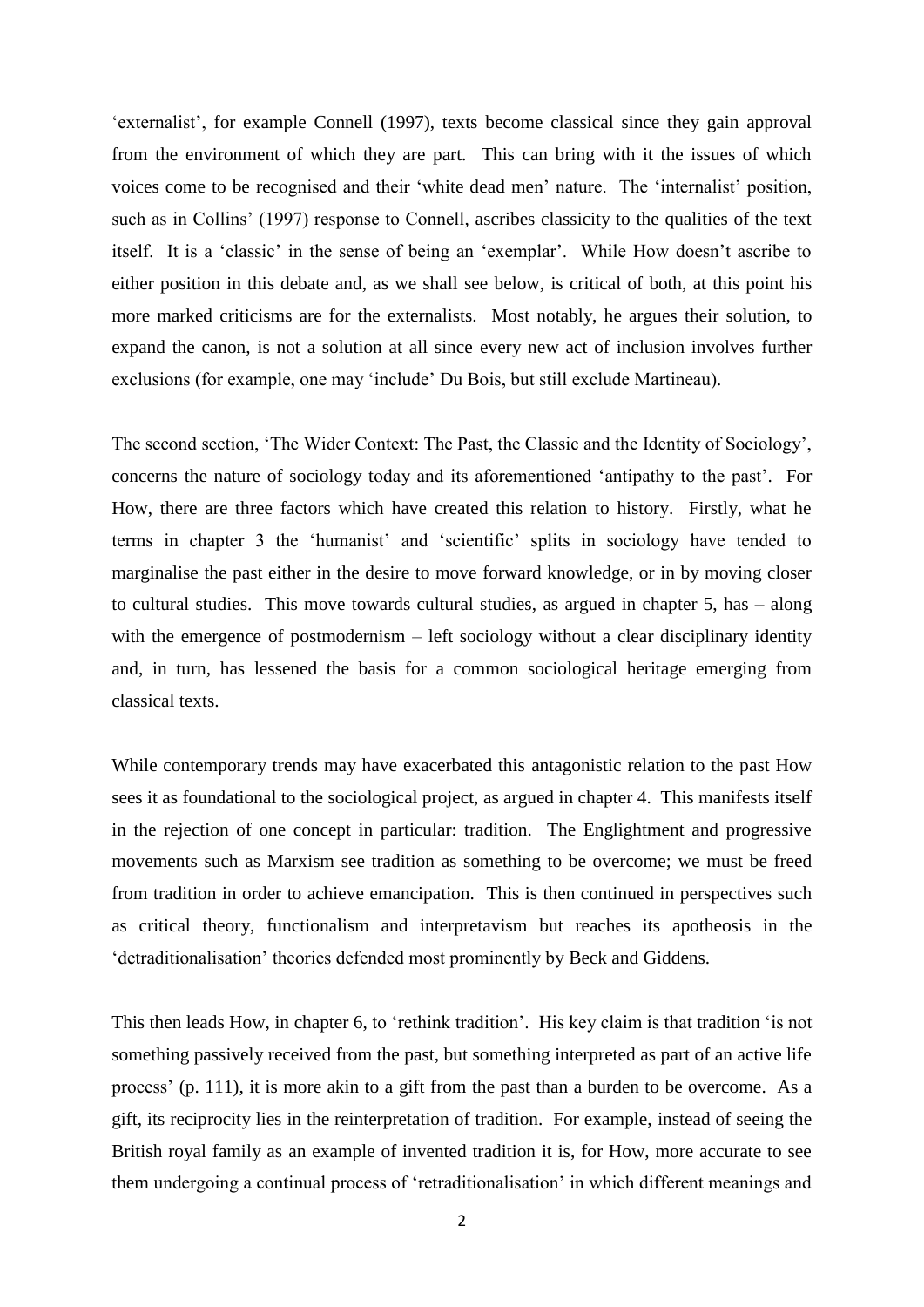ideas get attached to them. Consequently, rather than see tradition as something limiting agency, How, drawing upon Ravission and Merleau-Ponty, argues it provides the common cultural knowledge and habits which enable agency to take place.

This is then central to how we should imagine the role of the classics. Sociology, as has been noted by others (Anderson et al. 1985), is an 'argument subject' in which, for How, disagreements are 'are not usually resolved through facts, but rather through discursive debate' (p. 137). But, and How acknowledges his debt to Alexander's (1987) view of the classics on this point, for this debate to take place we require the development of sociological 'know-how' which creates some common, shared, understanding of what the other participants in the debate are claiming. Here, How turns to the value of the classics as texts that are *read*. By practising this 'know-how' one demonstrates that they have engaged in a skilful reading of the classics and, in addition to developing that baseline of common sociological knowledge, indicates their abilities as a critical reader. At this point I did find myself wondering if this reflected the nature of what sociology as a discipline is. While I use the term differently from how it is used in audits of academia (Holmwood 2010) it would be fair to term sociology, at least in Britain today, an 'importer' discipline in which a significant number of sociologists may have only done their PhD, if that, in the discipline, following taught courses elsewhere. Given this, one is left to ask if, for this group of scholars, a common set of classics are actually read – or, indeed, whether those who did study sociology ever 'read' more than the extracts they were required to – as opposed to their key claims being absorbed by engagement in the field. I will return to this below when I discuss how How's book leaves the parameters of the 'classic' open to debate.

This then brings us to the final section of the book 'Hermeneutics, Tradition, Classic and Canon'. Having established the importance of tradition to his argument How then devotes the next two chapters to the exposition and evaluation of Gadamer's hermeneutics. In chapter 7 he outlines the position of hermeneutics as both understanding and as giving meaning. These processes are impossible outside of history and its resulting traditions. This is why Gadamer's notions of the hermeneutic circle, in which understanding is part of an ongoing process, and the 'horizon', which both limits and expands what we can see at a particular point in that circle are valuable. This perspective indicates that: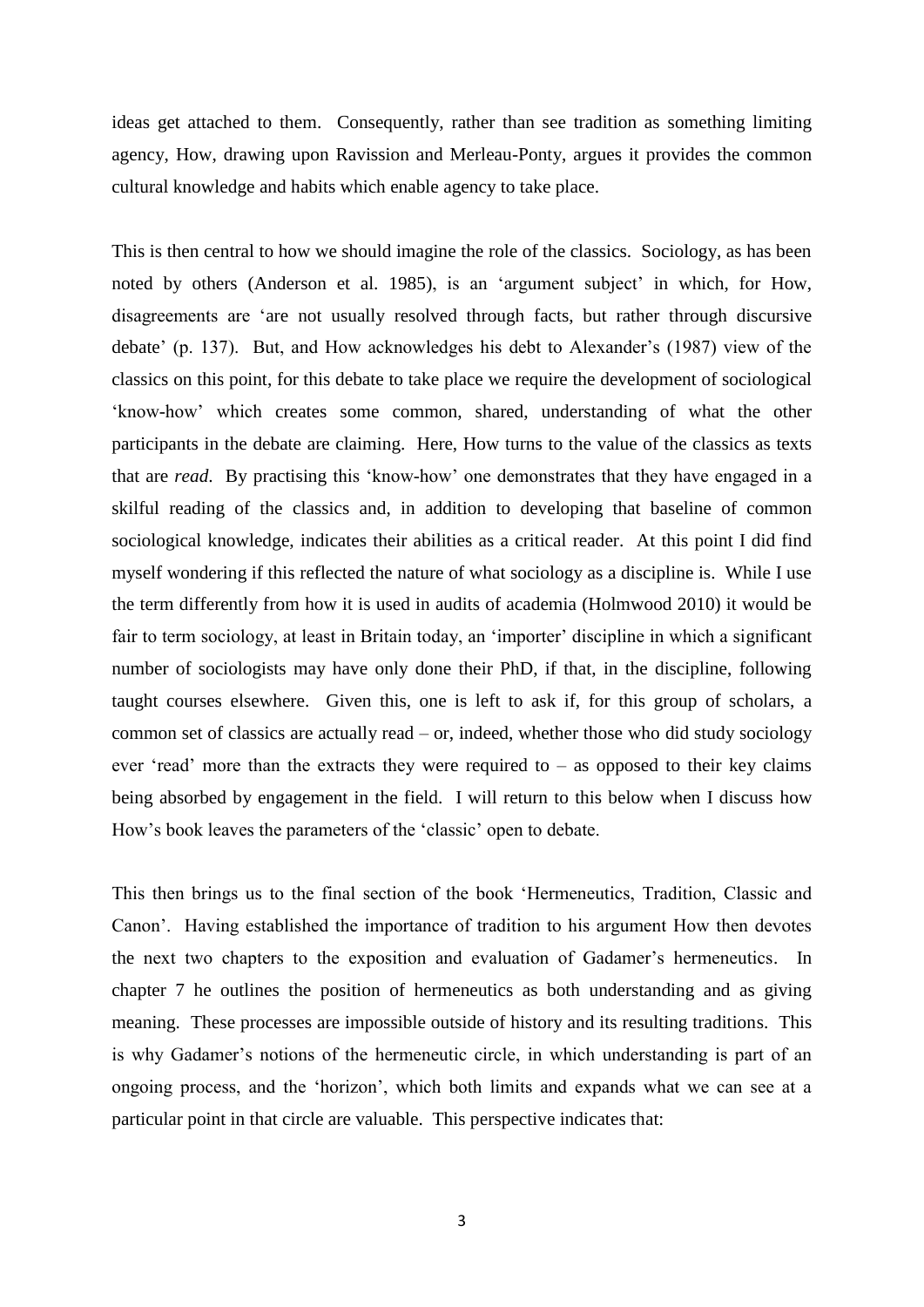It is not the factual evidence in the original that matters, and clearly in sociology the factual world of Durkheim, Weber and Marx has changed, rather, it is the manner in which the original meaning of the work engages with, and applies to a contemporary situation that matters. The illumination of the present through the past is the source of a text's classicity (p. 167)

Therefore, from a hermeneutical position, the value of a sociological classic rests not upon its direct empirical validity for the current day – for example, whether the correlations Durkheim drew between levels of suicide are still valid – but whether 'they are capable of disclosing the tradition in which we and they are embedded, and thus are a resource for an enlightenment that is not abstract or transcendental, but concretely ours' (p. 198). Therefore, by recognising some notion of shared tradition classics question claims which prioritise 'newness' and the 'omnipotence of the present' (p. 204).

As detailed in chapter 8, this then creates a very particular meaning of what counts as a 'classic'; as How puts it earlier in the book a 'classic' is not an ever-lasting element of a text but rather 'the classic must prove itself over and over against in the arena of intellectual discussions' (p. 23). Following Gadamer, texts come to be classics either on the basis of their 'eminence' (their position as an exemplar of the field) and/or 'historicity' (the ability to speak to this shared history). This is then a judgement which changes with time. The example How draws upon is Durkheim's *Elementary Forms*. In an earlier period while still being taught, this was seen as indicative of a problematic positivist position. But, with the emergence of a 'new' cultural understanding of Durkheim (Smith and Alexander 2005), it has gained in its eminence and historicity as a text able to speak to contemporary concerns with culture and the sociology of the body.

As detailed in chapter 9, we might be able to speak of *Elementary Forms* as a text which has always been part of the 'canon', but only recently has become a 'classic'. For How, many self-proclaimed critiques of the classics, of both the internalist and externalist positions, are actually critiques of the canon. The canon, for How is a collection of works which are 'given the common authority to represent what a discipline believes about itself' and selections are made 'to meet the needs of the discipline as it defines itself in a particular way at a particular time' (p. 239). Therefore, a text can be part of the canon, but not be a classic. It can be taught to show what sociology *once was* but *no longer is*, as was once the case with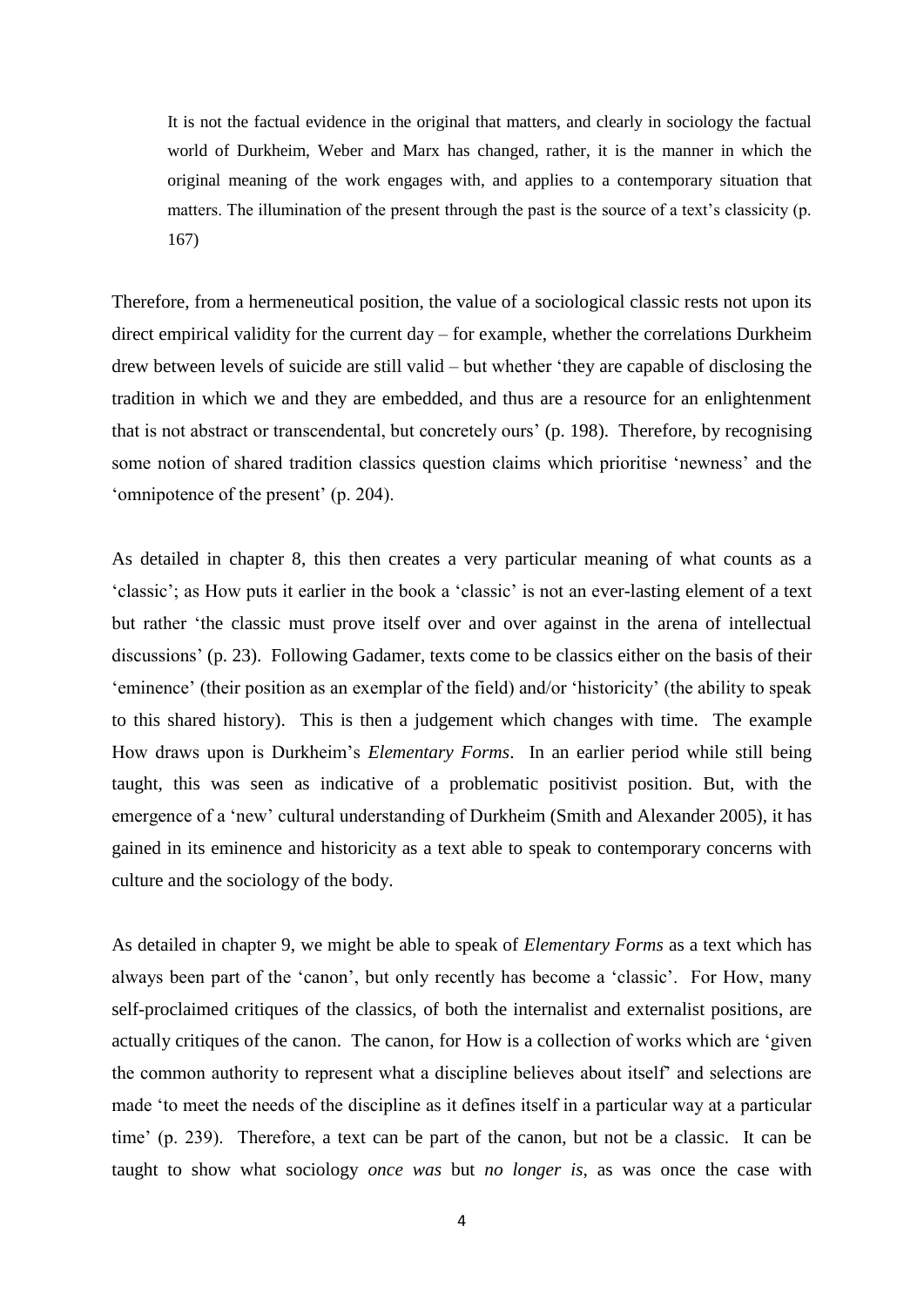*Elementary Forms* and may now be the case with a text such as *The Social System* or *Middletown*. As How puts it 'a canon does not a classic make'. But, in turn, a classic may not be part of the canon. The work of Simmel may be identified as a classic but not be given the same position in the canon as Marx, Durkheim or Weber.

This then leads to two significant points from How, firstly, unlike a religious canon which tends to close around one particular position, a sociological canon is open and partly defined by the different approaches of the scholars therein. Secondly, it means a 'classic' is judged by criteria separate from inclusion in the canon.

No one can *make* a work classic; that has to come through the academic portals of discussion: analysis, debate, disagreement, dispute, dialogue, and so forth, culminating in a provisional consensus… When a work becomes a classic it shows its classicity in regularly altering its meaning to illuminate new horizons; if it ceases to do that then its status as classic is in doubt (pp. 234-235)

How concludes his text by highlighting that while we need to be aware of the systemic inequalities in the canon we also need to be aware both that a canon, of some form, is inevitable for an academic discipline and that those works included within it should not, automatically, be given the status of a 'classic'. This must be earnt.

As already mentioned, this is a thought-provoking read. There are three, interconnected, virtues of the text which I would like to highlight here. Firstly, one major value of How's approach is that it focuses on classics as things that are *read* and that, in turn, have *readers*. Sometimes discussion of the classics tends to treat their ideas as disembedded entities which are effectively absorbed via osmosis within the sociological field. But, as How continually reminds us, we gain true appreciation of classics through reading them; attempts to remove a knowing subject can have the unintended consequence of marginalising the knowledgeable reader. Secondly, How provides a useful basis upon which we can identify a certain *je ne sais quoi* which often marks out the classic. Anyone reading what they identify as a classic will have had the moment where, as How puts it, a light is 'shone on something that was previously opaque' and which causes us to admire the 'sudden clarity that flows from the insight such authors bequeath us' (p. 12). For How, we can theorise that feeling as reckoning with our shared tradition and creating a 'resource for an enlightenment that is not abstract or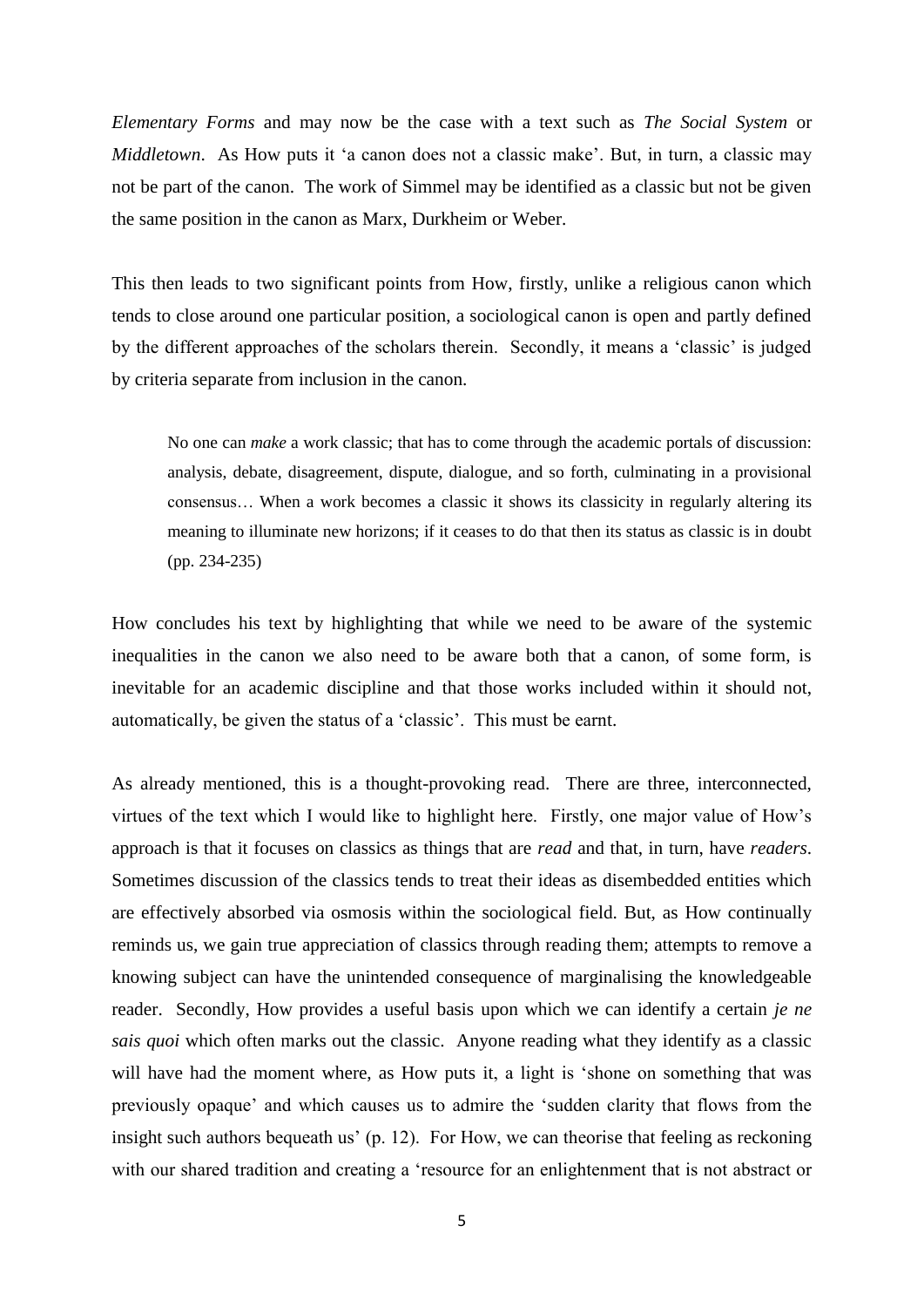transcendental, but concretely ours' (p. 198); in short, it is both their position within the Gadamerian horizons of the past and the present which make classics so valuable. Finally, How's separation of the classic and the canon is a fruitful separation for further thinking and, in doing so, forces us to reckon with our defence of the classics beyond their inclusion in the canon. As How puts it, to defend to classics as 'important merely because it is canonical is as dubious as art being significant because it is pretty' (p. 159).

Nevertheless, it was exactly this separation of the classic and the canon which left me with unanswered questions. There are two elements of this flowing from How's argument. Firstly, is it really true that we cannot 'make' a classic? While I theoretically appreciate the separation How makes it I fear that empirically it is not so neat. Let's use his example of *The Elementary Forms*. While it is possible to suggest that for a certain period of time this was canonical but not classic, taught as an example of what not to do, it is surely also the case that its continued presence in the canon made its (re)entry into the category of classic more plausible? To stick with sociologists active in France the removal, or non-admittance into, the sociological canon of writers such as Comte, Saint-Simon, de Staël, LePlay, Tarde, Van Gennep and Halbwachs made their status of 'classic' much harder to achieve, whether they are worthy of it or not. Therefore, the somewhat overly neat distinction How makes between the canon and the classic can be questioned. It is at the very least possible to claim that being canonical helps make a text classical. Secondly, how do we determine when something has moved into the stage of the classic? It seems here the fractured nature of sociology may be a major influence. From the list of above names we may claim Tarde now does have the status of a classic due to his influence on actor-network approaches. But, outside of this, one would suspect Tarde's reach is still extremely limited. Does this limited, but deep, reach make Tarde a 'classic' in the same way as Simmel, whose reach is perhaps broader across sociology but shallower? To use How's language above, how many sociologists need to be involved in the 'portals of discussion'? How comprehensive does the 'provisional consensus' need to be? And so on.

Aside from these questions, I couldn't help but leave this book wondering what it mean for sociologists who not only research but teach classical social theory. How highlights early on (pp. 4-5) that one of the inspirations for writing the text was requests from his students to justify his teaching of classical writers. This is a request which I suspect many who read How's book will, quite rightly, have had made of them. But, perhaps one lesson of How's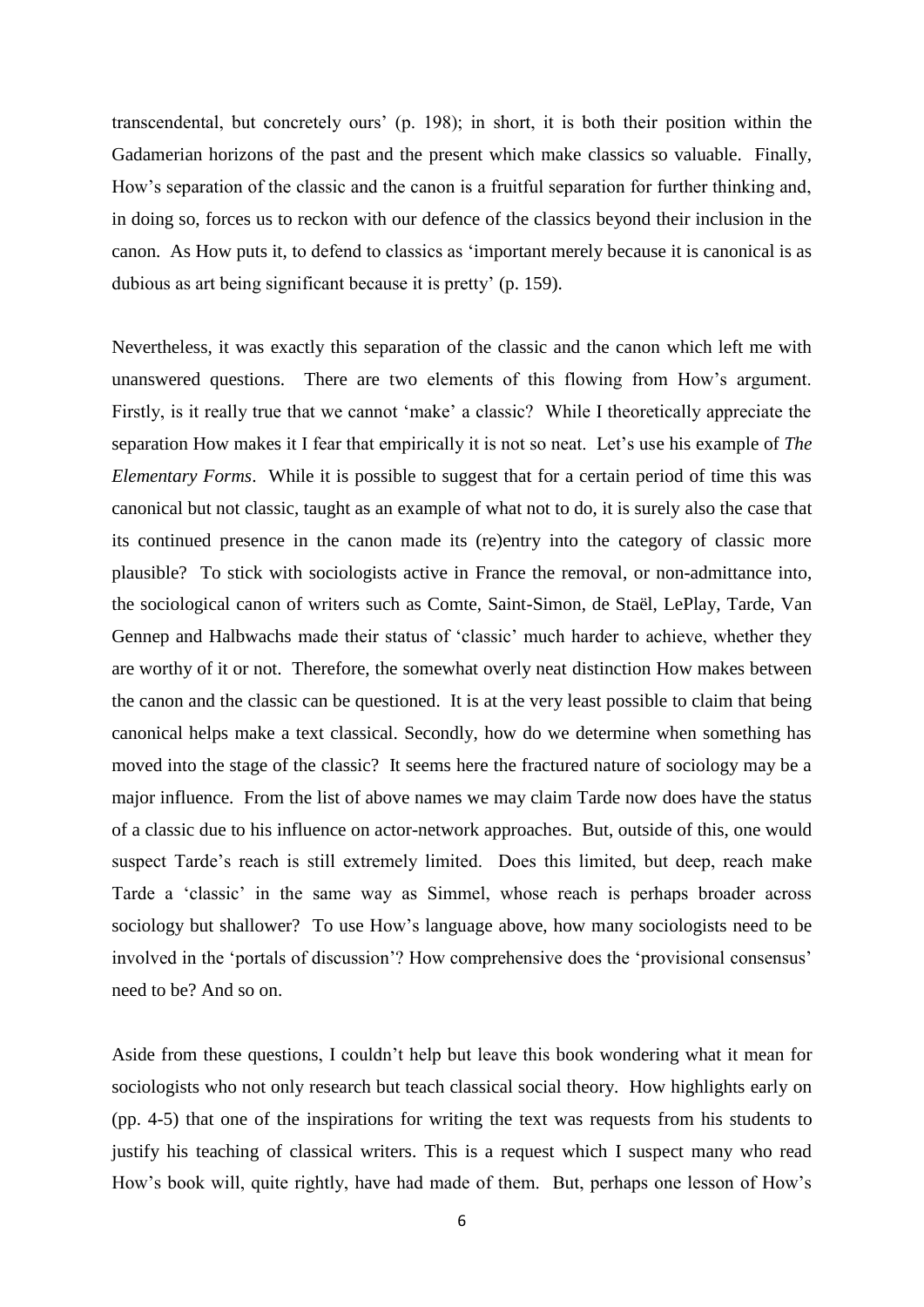book is that there is two ways to approach teaching classical social theory and the process of inclusion and exclusion this entails. One way is to recognise one is teaching the canon, texts which help police the perimeters of 'sociology' and present students with the variety of ways this can, and cannot, be done. While this seems plausible it also seems the course could become a philosophy of science or intellectual history offering. While, of course, these are important and hold interest it would seem to limit the potential for what, as How correctly points out, we all gain from reading classic texts: that sudden moment where things previously opaque about the social world become clear. So, the second option would be to set out to teach classics, conscious in the fact they may differ from the canon. But, here we face the same contradiction as above; what if, given my interests I feel that Tarde is a greater classic than Durkheim? Or, I had a greater bolt of recognition from reading Martineau rather than Weber? Would a course of these 'non-canonical' but (potentially) classical thinkers be as valuable and/or be recognised as such?

It is to the credit of How's approach that he does not set out to police the boundaries of what counts as a 'classic' but rather to identify the processes which underpin a text's classicity. In doing so, How raises questions as to how we determine what exactly fits into this category which go beyond the reach of this interesting book. I hope though that those tasked with teaching the classics share his view that they should not be 'rote-learnt', but rather be read and appreciated in a sophisticated way (p. 137).

## **References**

Alexander, J. (1987) 'The Centrality of the Classics' in A. Giddens and J. Turner (eds) *Social Theory Today* Cambridge: Polity, pp. 11-57

Anderson, R.J. Hughes, J.A. and Sharrock, W.W. (1985) *The Sociology Game: An Introduction to Sociological Reasoning.* London: Longman

Connell, R. (1997) 'Why is Classical Theory Classical?', *American Journal of Sociology*, 102:6, 1511-1557

Collins, R. (1997) 'A Sociological Guilt Trip: Comment on Connell', *American Journal of Sociology*, 102:6, 1558-1564

Holmwood, J. (2010) 'Sociology's Misfortune: Disciplines, Interdisciplinarity and the Impact of Audit Culture', *British Journal of Sociology,* 61:4, 639-658

Inglis, D. (2014) 'What is Worth Defending in Sociology Today? Presentism, Historical Vision and the Uses of Sociology', *Cultural Sociology*, 8:1, 99-118.